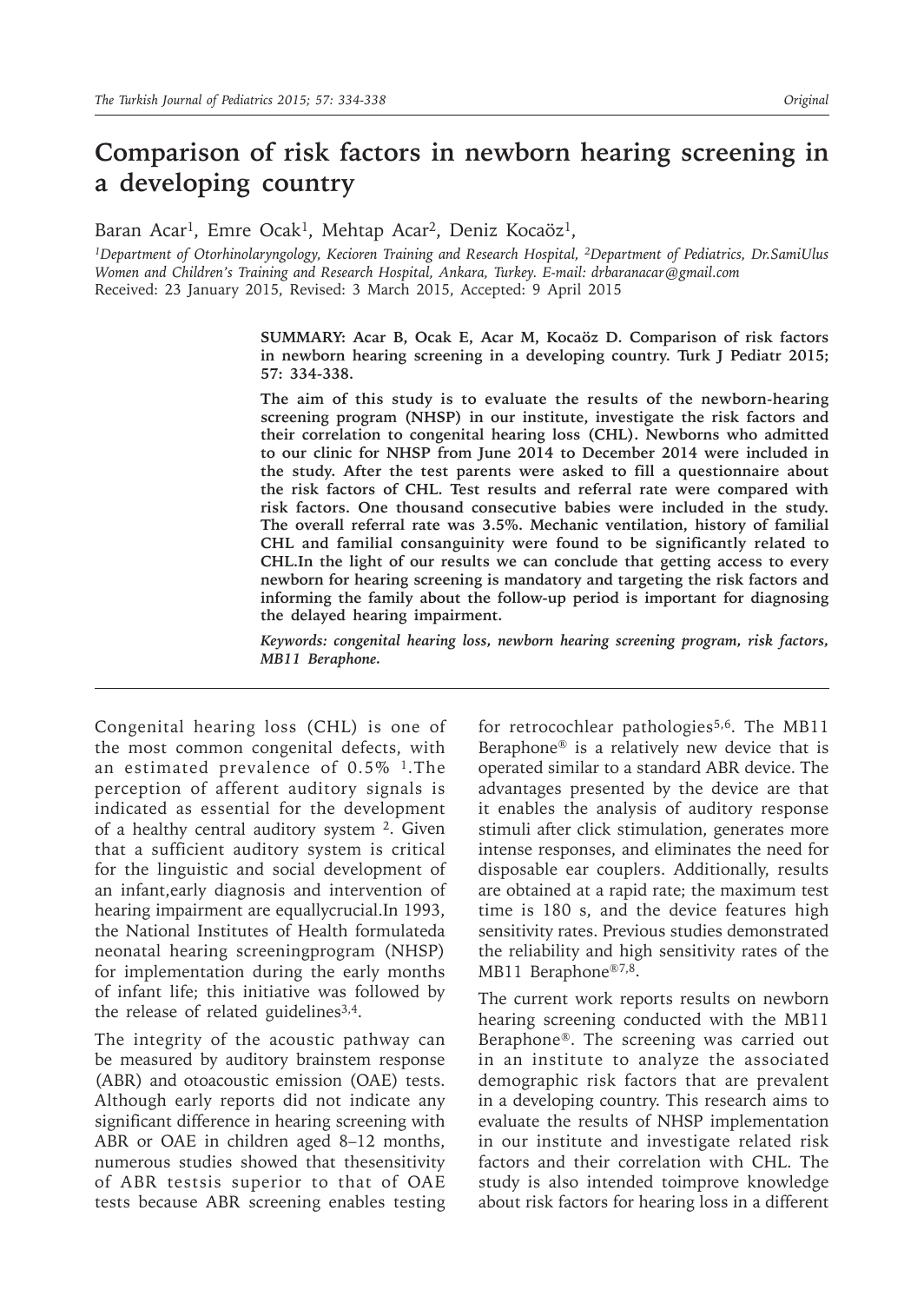cultural setting.

#### *Risk factors for CHL*

According to the JCIH position statement released in 2007, the risk factors for CHL are as follows [4]:

History of familial congenital sensorineural hearing loss (SNHL)

Presence of intrauterine infection (TORCH symptoms)

Birth weight <1500 g

Craniofacial anomalies

Indirect hyperbilirubinemia requiring blood transfusion

Ototoxic drug exposure

History of bacterial meningitis

APGAR score of 0–4 (1 min) or 0–6 (5 min)

Mechanic ventilation history longer than 5 days

Syndromes related to SNHL

Some demographic risk factors, such as consanguineous marriage(CM), were also investigated.

## **Material and Methods**

## *Subjects*

The research was reviewed for approval by the institutional review board. One thousand newborns who were admitted to our clinic from June 2014 to December 2014 were included in the study. These newborns were referred by either the same hospital or outpatient facility for testing in accordance with NHSP guidelines. Among all study subjects 156 babies were referred from different hospitals and none of these babies had a prior newborn hearing screening test due to technical reasons of the testing devices. Information about risk factors was obtained from parents and medical records. Babies who had external ear canal anomalies were excluded. All the subjects underwent a newborn hearing screening test with an MB11 Beraphone® device, after which the parents

were asked to fill in a questionnaire about the risk factors for CHL. The medical records of each baby were also evaluated. Test results and referral rates were then compared with the risk factors.

#### Hearing screening

As previously stated, hearing screening was carried out with an MB11 Beraphone® device, which is a recently developed technology for examination in accordance with "pass or refer" protocols. Ideal timing for the test is within the same week of birth before discharge, but this may be varied depending on several factors, particularly for outpatients. After physical and otoscopic examination of the patients, a hearing test was performed on both ears. Babies who failed the first test were directed to a second test with the same device 2 weeks later. If the failure was confirmed in the second test, the baby was referred to a tertiary center for further evaluation.

#### *Statistical analysis*

Descriptive statistics were obtained from each group, and mean values, standard deviations, medians, and odds ratios were calculated for each risk factor for CHL. Fisher's exact test and a chi-square test were carried out to compare the test results for the groups. SPSS 15.0 for Windows (SPSS Inc., Chicago, USA) was used for all statistical analyses, a p-value of less than 0.05 was considered statistically significant.

## **Results**

The study group consisted of 1000 consecutive babies with a mean age of 27.5 days (range, 0–88 days). This relatively elder age was thought to be a consequence of the late admission of referral babies. The mean birth weight was 3331 g and the mean gestational period was 38.73 weeks. In total, 88.9% (n=889) of the subjects passed the first test. This was the test before discharge as none of the referral babies had a prior test.

**Table I.** Overall Results of the Newborn Hearing Screening Tests

|            | Pass        | Fail          | Referral      |
|------------|-------------|---------------|---------------|
| $1st$ test | 889 (88.9%) | $111(11.1\%)$ | $111(11.1\%)$ |
| $2nd$ test | 76 (68.4%)  | 35 (31.6%)    | 35 (31.6%)    |
| Total      | 965 (96.5%) | $35(3.5\%)$   | $35(3.5\%)$   |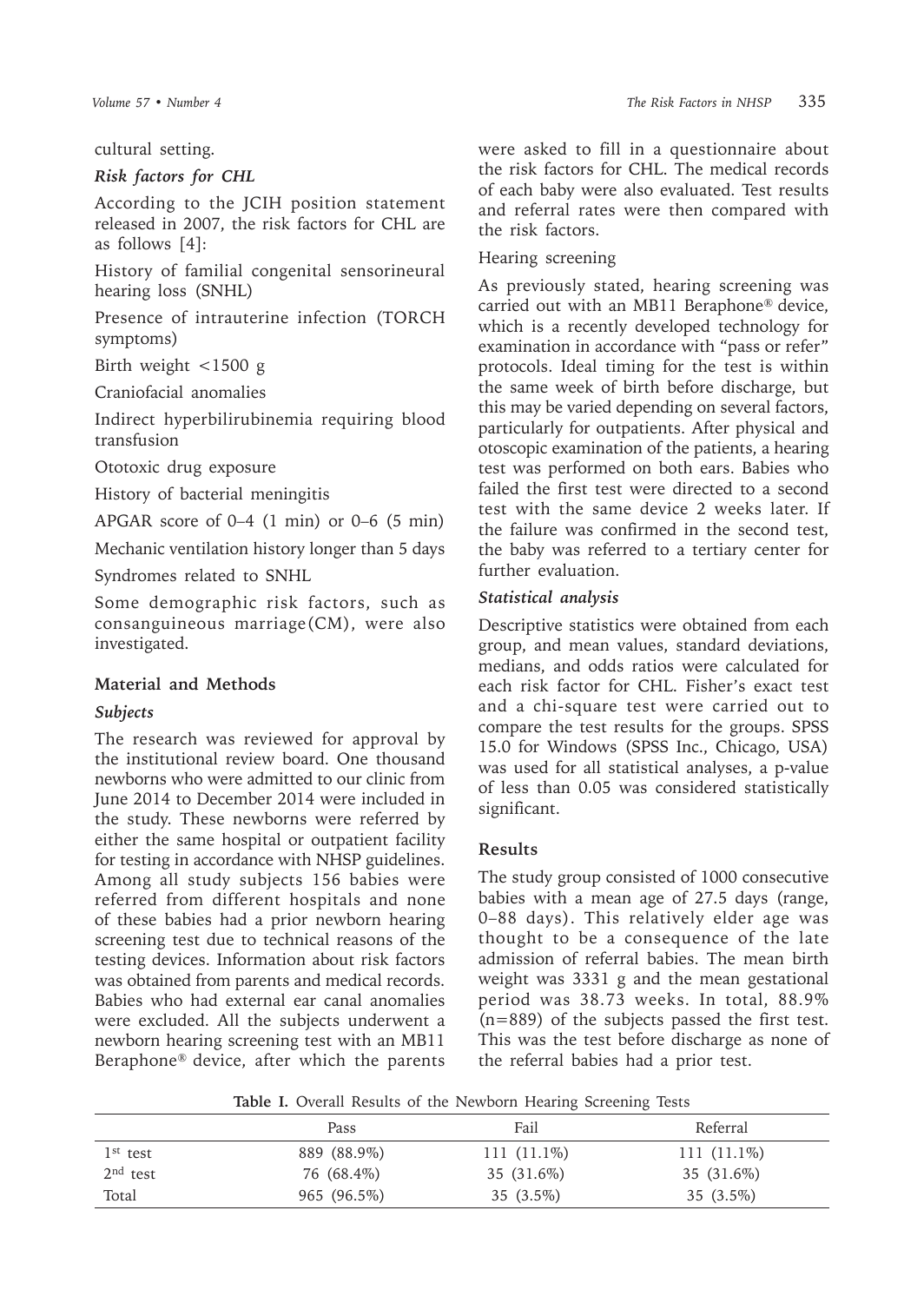**Table II.** Type of Hearing Loss

|                         | N  | %    |
|-------------------------|----|------|
| Unilateral hearing loss | 29 | 82.9 |
| Bilateral hearing loss  | 6  | 17.1 |
| Total                   | 35 | 100  |

Among the  $11.1\%$  (n=111) who failed the first test, 76.5% and 23.5% had unilateral and bilateral CHL, respectively. The second test was performed on the 111 babies who failed the first test;  $68.4\%$  (n=76) passed, 31.6% (n=35) of them failed the test and were referred to a tertiary center for further evaluation (Table I). The overall referral rate of the study group was 3.5%. The mean age of the babies in the referred group was 7.1 days. The laterality of CHL in the referred group is summarized in Table II. Among the 965 babies who passed the tests, 161 had risk factors for CHL. The most common risk factors for these babies were mechanic ventilation (n=137) and hyperbilirubinemia (n=39). In total 814 babies did not have any risk factors for the hearing  $(n=804)$  and referred babies  $(n=10)$ . There were no accurate immitancemetry results of all babies in our dataset thus these results were not discussed in this study.

Mechanic ventilation, history of familial congenital SNHL, and CM were significantly related to CHL (Table III). The odds ratios of these risk factors were 2.29, 4.72, and 3.24 consecutively with a confidence interval of 95%. Of the 23 babies with CM, 17 had also history of familial congenital SNHL. There were more subjects who had more than one risk factor

but all babies were categorized according to individual risk factors in Table III.

#### **Discussion**

Late diagnosis and intervention of CHL may exacerbate speech impairmentand delay language development. Infants for whom screening is delayed may also suffer from underdeveloped social and cognitive abilities. Given that CHL is one the most common congenital defects in infants, the NHSP has become a mandatory screening program for such patients<sup>9</sup>. In 1982, the JCIH proposed the implementation of the NHSP for children who have risk factors for CHL<sup>10</sup>. In 1994, the committee extended the program to all newborns because 50% of children diagnosed with CHL do not exhibit risk factors before screening <sup>11</sup>. The NHSP has been implemented since 2004 in Turkey. Several reports on this issue have also been published since then 12,13. For example, a review of the results of the national NHSP in Turkey indicates that 2136 of 764, 352 babies nationwide were diagnosed as having CHL in  $4$  years<sup>14</sup>. Other studies identified low birth weight, CM, and maternal infections during pregnancy as related risk factors for hearing loss 15-17.

Numerous other papers have also discussed the risk factors for CHL. In our study, mechanic ventilation, history of familial congenital SNHL, and CM were significantly associated with CHL. The prevalence of CM in the United States and North European countries is 1%–2%. In Turkey, however, this ratio ranges at 17%–20% a problem that may be explained by the

|                                     | Total | Referred | p         |
|-------------------------------------|-------|----------|-----------|
| History of familial congenital SNHL | 23    | 4        | $0.012*$  |
| Intrauterine infection              |       |          | <b>NS</b> |
| Low birth weight                    |       |          | <b>NS</b> |
| Craniofacial anomalies              |       | $\Omega$ | <b>NS</b> |
| Hyperbilirubinemia                  | 41    |          | <b>NS</b> |
| Ototoxic drug exposure              |       |          | <b>NS</b> |
| Meningitis                          |       |          | <b>NS</b> |
| Low APGAR score                     |       |          | <b>NS</b> |
| Mechanic ventilation                | 150   | 13       | $0.023*$  |
| Syndromes related to SNHL           | O     | $\Omega$ | <b>NS</b> |
| Consanguineous marriage             | 23    | 12       | $0.001*$  |

**Table III.** Referral Status, Determined in Accordance with Risk Factors

Note: \*-statisticallysignificant; NS-nonsignificant; SNHL-Sensorineuralhearingloss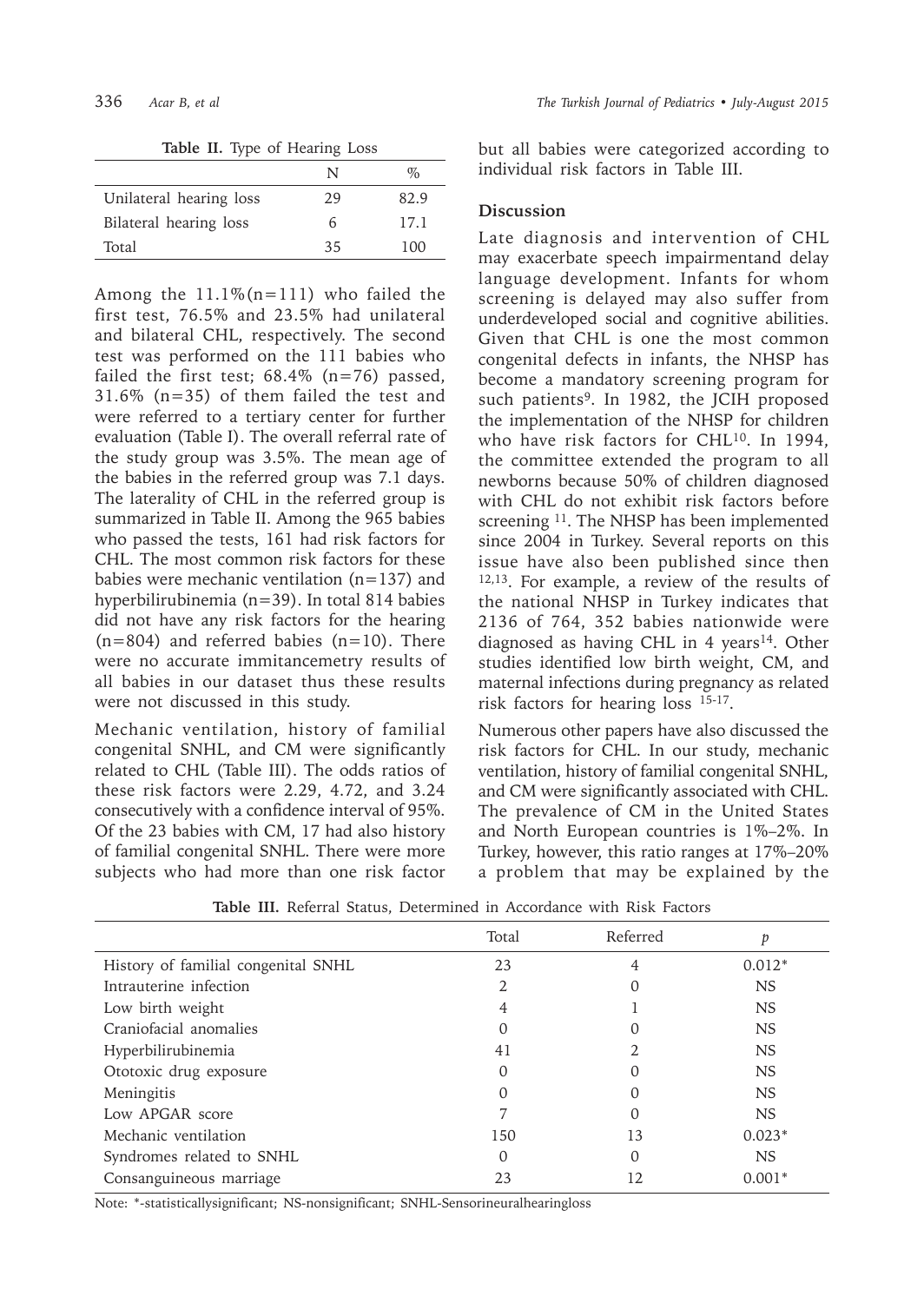fact that CM is a popular practice in Middle Eastern countries. Approximately 80% of CHL is transmitted autosomal recessively, which is an issue that emphasizes the risk presented by CM<sup>18</sup>. This risk factor is studied in the current research as a demographic determinant given that its effects have been underestimated and disregarded in previous studies. To the best of our knowledge, only Karaca<sup>17</sup> has exhaustively analyzedand found CM to be a significant risk factor for CHL. Accurate information about the risks of CM is critical, especially in countries where CM is prevalent.

Consistent with our results, Bielecki et al<sup>19</sup>. identified mechanic ventilation as a significant risk factor for CHL. Mechanic ventilation causes damage in the peripheral auditory pathway, as indicated in the literature 20. Low APGAR score, a risk factor also pointed out by Coenraad<sup>21</sup>, was a statistically significant factor for CHL in the present research.

The goals of the NHSP are to carry out screening for every newborn child and identify those with hearing impairment. The identification of risk factors during an infant's early life is important, not to enable the selection of babies for testing, but to identify children who may require close follow-up in the future. Because hearing loss may be multifactorial and may be precipitated by other determinants, children who exhibit risk factors may experience hearing impairment after passing a hearing screening test. We therefore recommend a follow-up program for children who have passed screening tests despite exhibiting risk factors for CHL. Such a program is important because of the risk of delayed onset of CHL which in fact is a part of NHSP recommendations in Turkey according to JCIH statements. In our study, the referral rate was 3.5%, a result consistent with the literature<sup>22</sup>.

The limitations of this study arethe lack of immitancemetry results and that it does not provide further results on the patients who were referred to tertiary centers. Comparing such results with the findings of this work may provide more data onpatients suffering from CHL.

On an annual basis, more than 665,000 children are born with hearing impairment<sup>20</sup>. Early detection and intervention for children with CHL are critical for the successful development

of speech, language, and social skills. To this end, this study implemented NHSP screening for infants admitted into our clinic. Aside from NHSP implementation, other important requirements for the effective diagnosis of delayed hearing impairment are accurately identifying children with risk factors and informing parents about the importance of the follow-up period. Our results indicate that access to hearing screening for newborns should be mandatory.

#### **REFERENCES**

- 1. Ozturk B, Genc GA. Maturation of auditory brainstem responses in babies from birth to 6 months of age. TurkiyeKlinikleri J Med Sci 2012; 32: 677-686.
- 2. Ohl C, Dornier L, Czajka C, Chobaut JC, Tavernier L. Newborn hearing screening on infants at risk. Int J Pediatr Otorhinolaryngol 2009; 73: 1691-1695.
- 3. Joint Committee on Infant Hearing 1994 Position Statement. Otolaryngol Head Neck Surg1995; 113: 191-196.
- 4. Joint Committee on Infant Hearing of the American Academy of Pediatrics. Supplement to the JCIH 2007 position statement: principles and guidelines for early intervention after confirmation that a child is deaf or hard of hearing. Pediatrics 2013; 131: 1324-1349.
- 5. Norton SJ, Gorga MP, Widen JE. Identification of neonatal hearing impairment: summary and recommendations. Ear Hear 2000; 21: 529-535.
- 6. Konukseven O, Dincol I, Genc GA. Automated auditory brainstem response: a proposal for an initial test for healthy newborn hearing screening with a focus on the test time. Int Adv Otol 2012; 8: 419-425.
- 7. Garabli H, Genc GA, Kayikci ME, et al. Hearing screening protocols for babies with hearing loss risk factors in Turkey. Int Adv Otol 2010; 6: 216-222.
- 8. Cebulla M, Hofmann S, Shehata-Dieler W. Sensitivity of ABR based newborn screening with the MB11 BERAphone(®). Int J Pediatr Otorhinolaryngol 2014; 78: 756-761.
- 9. Paludetti G, Ottaviani F, Fetoni AR, Zuppa AA, Tortorolo G. Transient evoked otoacustic emissions (TEOAEs) in new-borns: normative data. Int J Pediatr Otorhinolaryngol 1999; 47: 235-241.
- 10. American Academy of Pediatrics Joint Committee on Infant Hearing: Position Statement. Pediatrics 1982; 70: 496-497.
- 11. Downs MP. Universal newborn hearing screening the Colorado story. Int J Pediatr Otorhinolaryngol 1995; 32: 257-259.
- 12. Bolat H, Genç GA. National newborn hearing screening in Turkey: history and principles. Türkiye Klinikleri J E.N.T. 2012; 5: 11-14.
- 13. Övet G, Isik Balcı Y, Canural R. Yenidoğan işitme tarama sonuçlarımız. Adnan Menderes Üniversitesi Tıp Fakültesi Dergisi 2010; 11: 27-29.